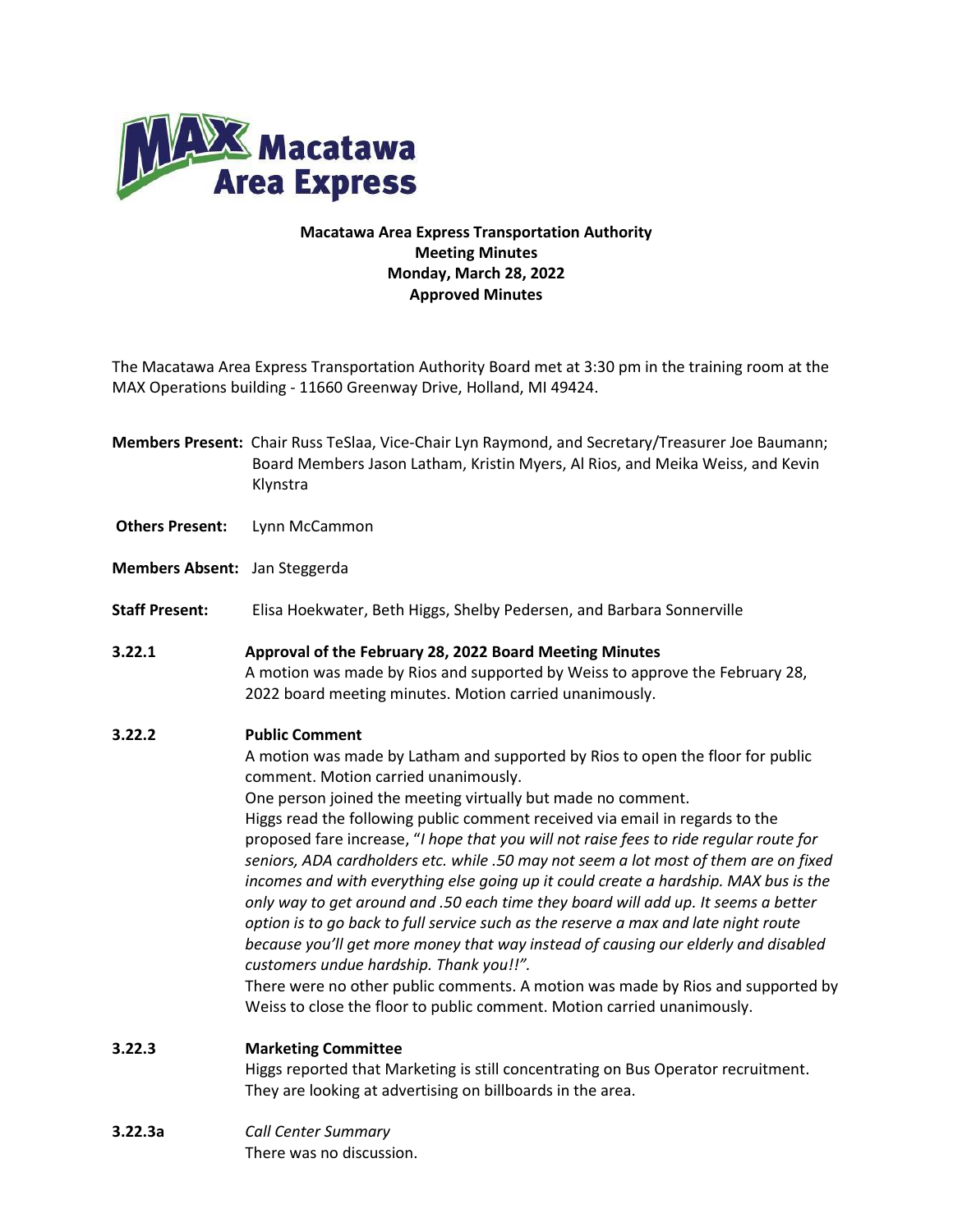| 3.22.4              | <b>Executive Committee</b>                                                                                                                                                                                                                                                                                                                                                                                                                                                                                                                                                                                                                                                                                                                                                                                                                                                                                                                                                                                                                                                  |
|---------------------|-----------------------------------------------------------------------------------------------------------------------------------------------------------------------------------------------------------------------------------------------------------------------------------------------------------------------------------------------------------------------------------------------------------------------------------------------------------------------------------------------------------------------------------------------------------------------------------------------------------------------------------------------------------------------------------------------------------------------------------------------------------------------------------------------------------------------------------------------------------------------------------------------------------------------------------------------------------------------------------------------------------------------------------------------------------------------------|
| 3.22.4a             | Public Hearing Notice ADA and Senior Fare Change<br>In October 2020, the MAX Transportation Authority Board approved a fare increase<br>for fixed route and demand response passengers. Due to the pandemic we continued<br>to offer these services without charging fare. Now that the fixed routes have been<br>running for the last year and ridership has begun to stabilize, we are now prepared to<br>again collect fares.<br>One change we are proposing is to discontinue free rides which are now offered for<br>ADA cardholders, Medicare cardholders, and seniors over 70 years of age.<br>The floor was opened to public comment at the beginning of the meeting and all<br>comments were taken into consideration by the board members.<br>A motion was made by Rios and supported by Latham to approve the increase in<br>fares as presented. Motion carried unanimously.                                                                                                                                                                                     |
| 3.22.4 <sub>b</sub> | Rebuilding American Infrastructure with Sustainability and Equity (RAISE) Grant<br>Application<br>The U.S. Department of Transportation's Federal Transit Administration (FTA) has                                                                                                                                                                                                                                                                                                                                                                                                                                                                                                                                                                                                                                                                                                                                                                                                                                                                                          |
|                     | announced a Notice of Funding Opportunity (NOFO) for the Rebuilding American<br>Infrastructure with Sustainability and Equity (RAISE) Grant Program under the<br>Infrastructure Investment and Jobs Act ("Bipartisan Infrastructure Law"). MAX<br>received feedback from USDOT staff on FY2021 grant application that was submitted<br>and has been encouraged to resubmit an application by April 14, 2022.<br>A motion was made by Rios and supported by Baumann to approve the resubmission<br>of the grant application as presented. Motion carried unanimously.                                                                                                                                                                                                                                                                                                                                                                                                                                                                                                        |
| 3.22.4c             | Grant for Buses and Bus Facilities Program & Low or No Emission Grant Program<br>Application<br>The Grants for Buses and Bus Facilities Program (49 U.S.C. 5339) makes federal<br>resources available to states and direct recipients to replace, rehabilitate and<br>purchase buses and related equipment and to construct bus-related facilities<br>including technological changes or innovations to modify low or no emission vehicles<br>or facilities.<br>A sub-program, the Low-or-No Emission Vehicle Program, provides competitive<br>grants for bus and bus facility projects that support low and zero-emission vehicles.<br>On March 7, 2022, FTA announced approximately \$372 million available for Fiscal<br>Year 2022 grants to help transit agencies purchase and rehabilitate buses, vans, and<br>related equipment, and build bus facilities, with an application of May 31, 2022.<br>MAX is requesting funding through the Low-No Competitive Program in order to<br>replace four buses used for demand response services and four buses used for Fixed |
|                     | Route bus service. A motion was made by Rios and supported by Latham to approve<br>the Low or No-Emission Vehicle Program grant application as written. Motion carried<br>unanimously.<br>MAX will submit an application through the 5339 Bus and Bus Facilities Competitive                                                                                                                                                                                                                                                                                                                                                                                                                                                                                                                                                                                                                                                                                                                                                                                                |

MAX will submit an application through the 5339 Bus and Bus Facilities Competitive Grant Program to complete the second phase building construction for the Greenway facility and retrofit the Padnos Transportation Center to accommodate electric vehicle charging. A motion was made by Rios and supported by Weiss to approve the 5339 Bus and Bus Facilities Competitive Grant Program grant application as written. Motion carried unanimously.